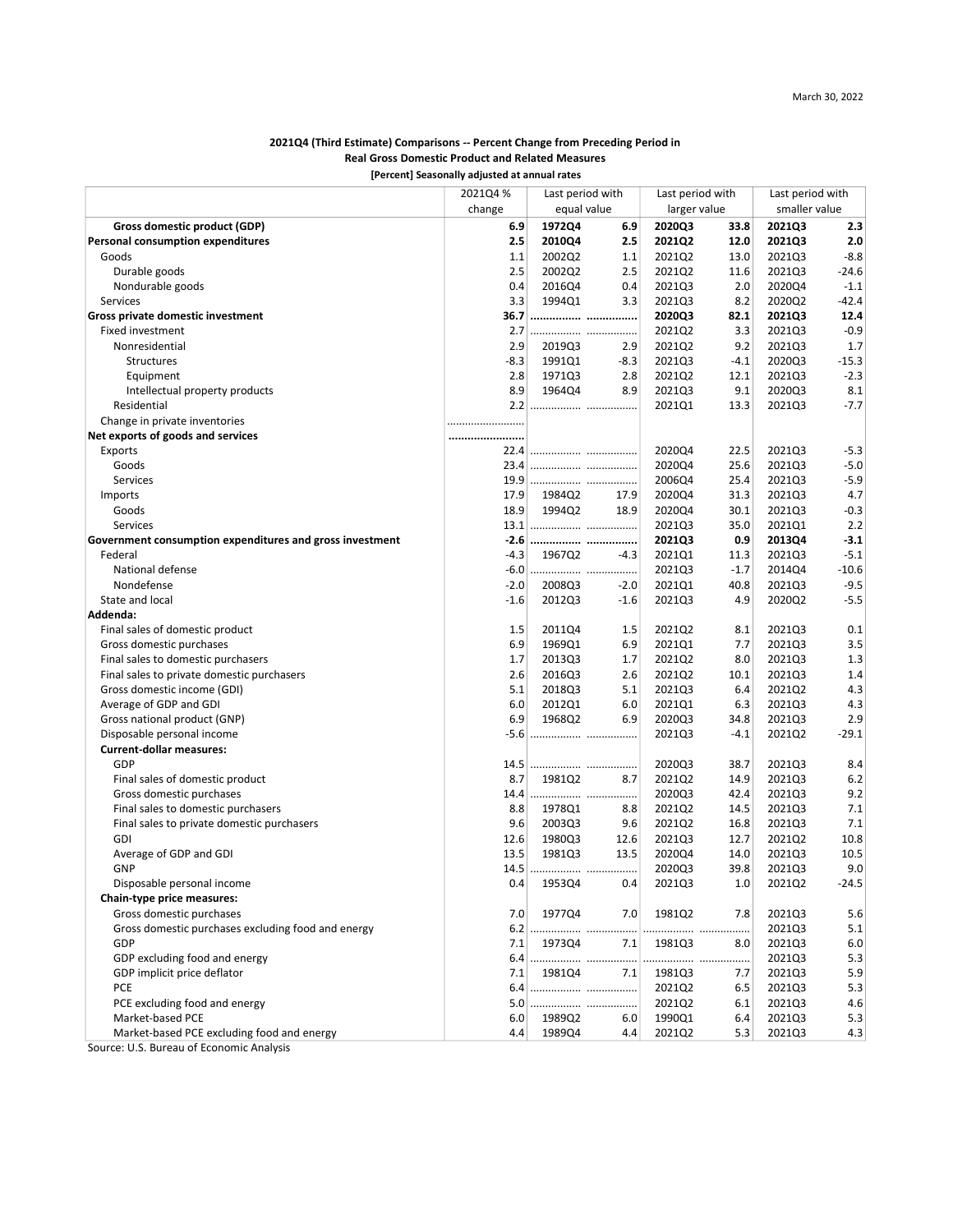### 2021Q4 (Third Estimate) Comparisons -- Contributions to Percent Change in Real Gross Domestic Product

|                                                          | 202104       | Last period with |         | Last period with |         | Last period with |          |
|----------------------------------------------------------|--------------|------------------|---------|------------------|---------|------------------|----------|
|                                                          | contribution | equal value      |         | larger value     |         | smaller value    |          |
| Percent change at annual rate:                           |              |                  |         |                  |         |                  |          |
| <b>Gross domestic product</b>                            | 6.9          | 197204           | 6.9     | 2020Q3           | 33.8    | 202103           | 2.3      |
| Percentage points at annual rates:                       |              |                  |         |                  |         |                  |          |
| <b>Personal consumption expenditures</b>                 |              | 1.76             |         | 2021Q2           | 7.92    | 2021Q3           | 1.35     |
| Goods                                                    | 0.28         |                  |         | 202102           | 2.99    | 202103           | $-2.21$  |
| Durable goods                                            | 0.22         | 2002Q2           | 0.22    | 202102           | 1.01    | 202103           | $-2.52$  |
| Nondurable goods                                         | 0.06         | 2016Q4           | 0.06    | 202103           | 0.30    | 202004           | $-0.17$  |
| Services                                                 | 1.48         | 2000Q4           | 1.48    | 2021Q3           | 3.57    | 2020Q2           | $-22.21$ |
| Gross private domestic investment                        | 5.82         |                  |         | 2020Q3           | 11.71   | 202103           | 2.05     |
| <b>Fixed investment</b>                                  | 0.50         |                  |         | 202102           | 0.61    | 202103           | $-0.16$  |
| Nonresidential                                           | 0.40         | 201903           | 0.40    | 202102           | 1.21    | 202103           | 0.22     |
| <b>Structures</b>                                        | $-0.22$      | 2020Q4           | $-0.22$ | 2021Q3           | $-0.11$ | 2020Q3           | $-0.46$  |
| Equipment                                                | 0.17         | 1952Q1           | 0.17    | 2021Q2           | 0.66    | 2021Q3           | $-0.13$  |
| Intellectual property products                           | 0.45         | 202003           | 0.45    | 202103           | 0.46    | 202002           | $-0.51$  |
| Residential                                              | 0.10         | 201702           | 0.10    | 202101           | 0.60    | 202103           | $-0.38$  |
| Change in private inventories                            | 5.32         |                  |         | 202003           | 6.84    | 202103           | 2.20     |
| Net exports of goods and services                        |              |                  |         | 202102           | $-0.18$ | 202103           | $-1.26$  |
| Exports                                                  | 2.24         |                  |         | 2020Q3           | 4.64    | 2021Q3           | $-0.59$  |
| Goods                                                    | 1.64         | 199702           | 1.64    | 202003           | 4.75    | 202103           | $-0.39$  |
| Services                                                 |              |                  |         | 201003           | 0.60    | 202103           | $-0.19$  |
| Imports                                                  |              |                  |         | 202103           | $-0.68$ | 2020Q4           | $-3.73$  |
| Goods                                                    |              |                  |         | 202103           | 0.04    | 202004           | $-3.04$  |
| Services                                                 | $-0.31$      | 201701           | $-0.31$ | 202101           | $-0.05$ | 202103           | $-0.72$  |
| Government consumption expenditures and gross investment | $-0.46$      |                  |         | 2021Q3           | 0.17    | 201304           | $-0.58$  |
| Federal                                                  | $-0.29$      | 1968Q3           | $-0.29$ | 2021Q1           | 0.78    | 202103           | $-0.35$  |
| National defense                                         | $-0.24$      | 201602           | $-0.24$ | 202103           | $-0.07$ | 2021Q1           | $-0.25$  |
| Nondefense                                               | $-0.05$      | 201303           | $-0.05$ | 202101           | 1.02    | 202103           | $-0.29$  |
| State and local<br>$\sim$ $-$                            | $-0.17$      | 195904           | $-0.17$ | 2021Q3           | 0.52    | 2020Q2           | $-0.45$  |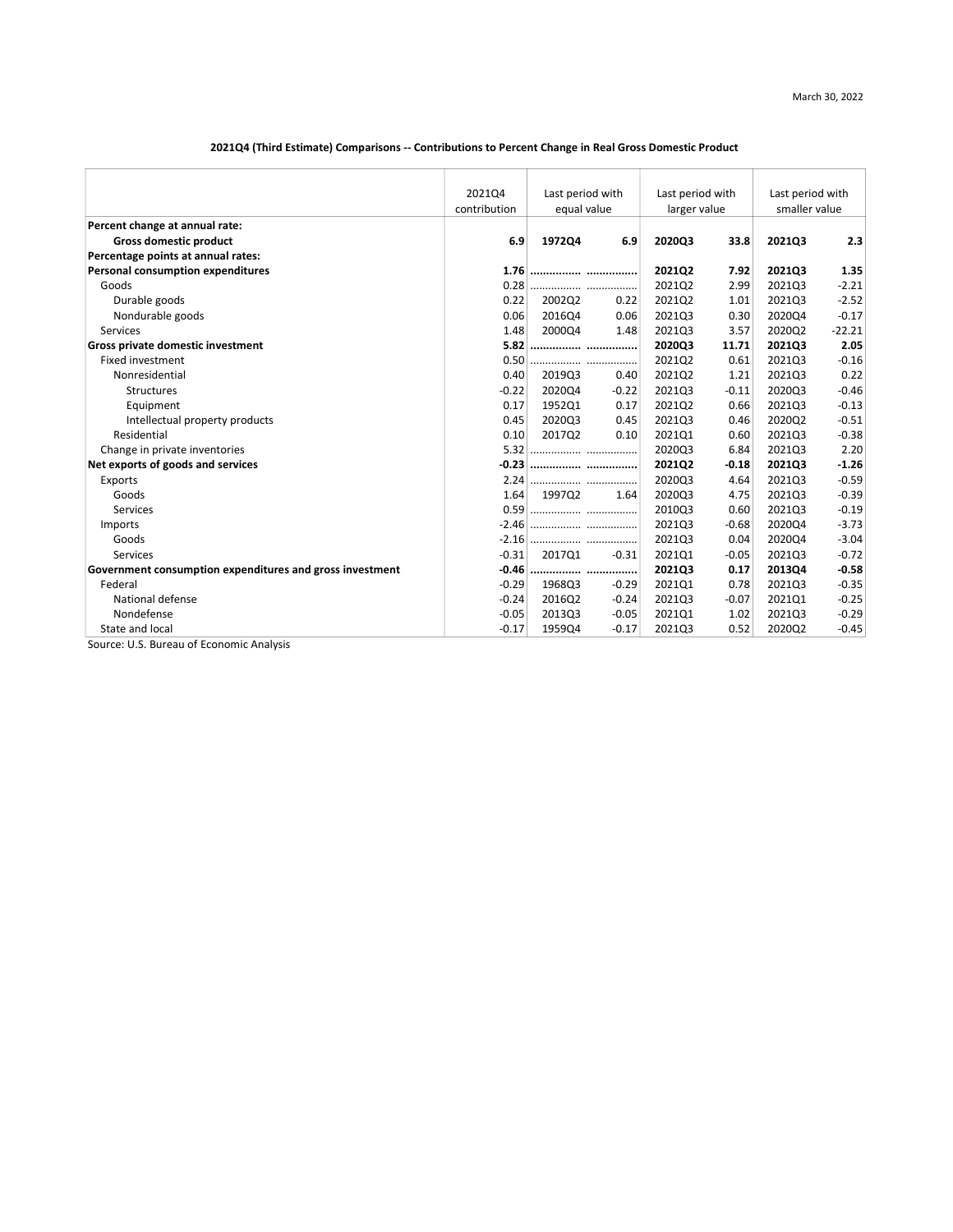# 2021Q4 Comparisons -- Corporate Profits: Level Change and Percent Change

|                                          |                                                         |             | Last period with<br>Last period with |              |       | Last period with |          |
|------------------------------------------|---------------------------------------------------------|-------------|--------------------------------------|--------------|-------|------------------|----------|
|                                          | 2021Q4 change                                           | equal value |                                      | larger value |       | smaller value    |          |
|                                          | Dollar change from preceding quarter                    |             |                                      |              |       |                  |          |
| Corporate profits with IVA and CCAdj     |                                                         |             |                                      | 2021Q3       | 96.9  | 2020Q4           | $-7.9$   |
| Profits after tax with IVA and CCAdj     | 4.7                                                     |             |                                      | 2021Q3       | 82.1  | 202004           | $-23.3$  |
| Profits before tax without IVA and CCAdj |                                                         |             |                                      | 2021Q3       | 45.9  | 2020Q2           | $-169.9$ |
| Profits after tax without IVA and CCAdj  |                                                         |             |                                      | 202103       | 31.2  | 2020Q2           | $-165.6$ |
| Net cash flow with IVA                   |                                                         |             |                                      | 2021Q2       | 224.7 | 2021Q3           | 56.5     |
|                                          | Percent change from preceding quarter (quarterly rates) |             |                                      |              |       |                  |          |
| Corporate profits with IVA and CCAdj     | 0.7                                                     | 1996Q3      | 0.7                                  | 2021Q3       | 3.4   | 2020Q4           | $-0.3$   |
| Profits after tax with IVA and CCAdj     | 0.2                                                     | 2013Q3      | 0.2                                  | 2021Q3       | 3.4   | 2020Q4           | $-1.1$   |
| Profits before tax without IVA and CCAdj | $-0.2$                                                  | 2003Q2      | $-0.2$                               | 2021Q3       | 1.5   | 2020Q2           | $-8.5$   |
| Profits after tax without IVA and CCAdj  | $-0.8$                                                  | 2017Q2      | $-0.8$                               | 2021Q3       | 1.2   | 2020Q2           | $-9.5$   |
| Net cash flow with IVA                   | 3.0                                                     | 1958Q2      | 3.0                                  | 2021Q2       | 7.9   | 2021Q3           | 1.8      |
|                                          | Percent change from quarter one year ago                |             |                                      |              |       |                  |          |
| Corporate profits with IVA and CCAdj     | 21.0                                                    | 1988Q1      | 21.0                                 | 2021Q2       | 45.1  | 2021Q3           | 19.7     |
| Profits after tax with IVA and CCAdj     | 19.7                                                    |             |                                      | 2021Q2       | 43.4  | 2021Q3           | 18.2     |
| Profits before tax without IVA and CCAdj | 25.4                                                    | 1973Q3      | 25.4                                 | 2021Q3       | 27.2  | 2020Q4           | 8.8      |
| Profits after tax without IVA and CCAdj  | 24.8                                                    |             |                                      | 2021Q3       | 26.7  | 2020Q4           | 10.2     |
| Net cash flow with IVA                   | 19.7                                                    |             |                                      | 2021Q2       | 40.1  | 2021Q3           | 14.9     |
| IVA Inventory valuation adjustment       |                                                         |             |                                      |              |       |                  |          |

CCAdj Capital consumption adjustment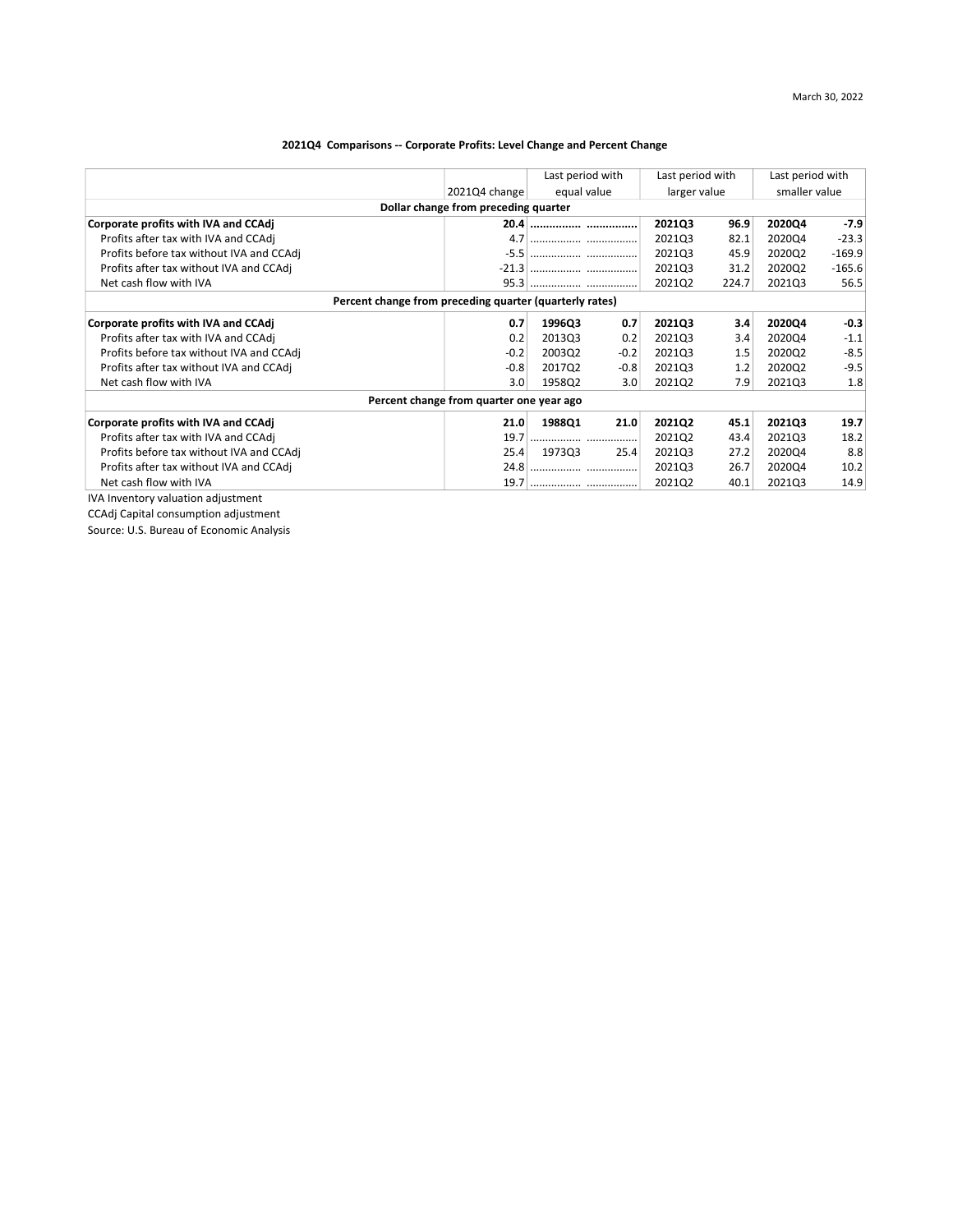#### 2021 (Third Estimate) Comparisons -- Percent Change from Preceding Period in Real Gross Domestic Product and Related Measures

|                                                          | [Percent]     |                  |                  |              |                  |               |
|----------------------------------------------------------|---------------|------------------|------------------|--------------|------------------|---------------|
|                                                          |               | Last period with | Last period with |              | Last period with |               |
|                                                          | 2021 % change | equal value      |                  | larger value |                  | smaller value |
| Gross domestic product (GDP)                             |               |                  | 1984             | 7.2          | 2020             | $-3.4$        |
| <b>Personal consumption expenditures</b>                 | 7.9           |                  | 1946             | 12.4         | 2020             | $-3.8$        |
| Goods                                                    |               |                  | 1946             | 18.5         | 2020             | 4.6           |
| Durable goods                                            |               |                  | 1955             | 21.3         | 2020             | 7.7           |
| Nondurable goods                                         |               |                  | 1936             | 11.4         | 2020             | 3.1           |
| Services                                                 |               |                  | 1964             | 5.9          | 2020             | $-7.5$        |
| Gross private domestic investment                        |               |                  | 2012             | 11.0         | 2020             | -5.5          |
| <b>Fixed investment</b>                                  | 7.8           | 1953             | 2012<br>7.8      | 10.0         | 2020             | $-2.7$        |
| Nonresidential                                           | 7.4           |                  | 2012             | 9.5          | 2020             | $-5.3$        |
| Structures                                               |               |                  | 2019             | 2.0          | 2020             | $-12.5$       |
| Equipment                                                | 13.1          | 1998<br>13.1     | 2011             | 13.4         | 2020             | $-8.3$        |
| Intellectual property products                           |               |                  | 1999             | 13.0         | 2020             | 2.8           |
| Residential                                              |               |                  | 2015             | 10.2         | 2020             | 6.8           |
| Change in private inventories                            |               |                  |                  |              |                  |               |
| Net exports of goods and services                        |               |                  |                  |              |                  |               |
| Exports                                                  | 4.5           |                  | 2011             | 7.2          | 2020             | $-13.6$       |
| Goods                                                    | 7.6           | 2005             | 7.6<br>2010      | 15.1         | 2020             | $-10.2$       |
| Services                                                 | $-1.5$        |                  | 2019             | $-0.1$       | 2020             | $-19.8$       |
| Imports                                                  | 14.0          |                  | 1984             | 24.3         | 2020             | $-8.9$        |
| Goods                                                    | 14.6          | 1948<br>14.6     | 2010             | 15.4         | 2020             | $-5.6$        |
| Services                                                 | 11.5          |                  | 2000             | 12.7         | 2020             | $-22.6$       |
| Government consumption expenditures and gross investment | 0.5           | 2017             | 2020<br>0.5      | 2.5          | 2014             | $-0.9$        |
| Federal                                                  | 0.6           | 1974             | 2020<br>0.6      | 5.0          | 2017             | 0.3           |
| National defense                                         | -0.9          | 2000             | 2020<br>$-0.9$   | 2.9          | 2015             | $-2.1$        |
| Nondefense                                               | 2.8           | 1997             | 2020<br>2.8      | 8.1          | 2019             | 1.6           |
| State and local                                          | 0.4           | 2018             | 2020<br>0.4      | 0.9          | 2014             | 0.2           |
| Addenda:                                                 |               |                  |                  |              |                  |               |
| Final sales of domestic product                          | 5.3           | 1985             | 5.3<br>1978      | 5.5          | 2020             | $-2.9$        |
| Gross domestic purchases                                 | 6.9           | 1966             | 6.9<br>1984      | 8.7          | 2020             | $-3.0$        |
| Final sales to domestic purchasers                       | 6.5           |                  | 1984             | 6.8          | 2020             | $-2.5$        |
| Final sales to private domestic purchasers               | 7.9           | 1935             | 7.9<br>1955      | 8.5          | 2020             | $-3.6$        |
| Gross domestic income (GDI)                              | 7.2           |                  | 1984             | 7.8          | 2020             | $-2.9$        |
| Average of GDP and GDI                                   | 6.4           | 1965             | 1984<br>6.4      | 7.5          | 2020             | $-3.2$        |
| Gross national product (GNP)                             | 5.7           |                  | 1984             | 7.1          | 2020             | $-3.6$        |
| Disposable personal income                               | 2.1           | 2011             | 2020<br>2.1      | 6.2          | 2016             | 1.8           |
| <b>Current-dollar measures:</b>                          |               |                  |                  |              |                  |               |
| GDP                                                      | 10.1          | 1940<br>10.1     | 1984             | 11.1         | 2020             | $-2.2$        |
| Final sales of domestic product                          | 9.8           | 1976             | 9.8<br>1981      | 11.0         | 2020             | $-1.6$        |
| Gross domestic purchases                                 | 11.0          |                  | 1984             | 12.3         | 2020             | $-1.9$        |
| Final sales to domestic purchasers                       | 10.8          |                  | 1981             | 10.9         | 2020             | $-1.3$        |
| Final sales to private domestic purchasers               | 12.0          |                  | 1979             | 12.4         | 2020             | $-2.4$        |
| GDI                                                      | 11.6          | 1973<br>11.6     | 1984             | 11.7         | 2020             | $-1.8$        |
| Average of GDP and GDI                                   | 10.9          | .                | 1984             | 11.4         | 2020             | $-2.0$        |
| GNP                                                      | 10.1          | 1948<br>10.1     | 1984             | 11.0         | 2020             | $-2.4$        |
| Disposable personal income                               | 6.1           | 1986             | 2020<br>6.1      | 7.5          | 2019             | 3.8           |
| Chain-type price measures:                               |               |                  |                  |              |                  |               |
| Gross domestic purchases                                 | 3.9           | 1989             | 3.9<br>1990      | 4.0          | 2020             | 1.2           |
| Gross domestic purchases excluding food and energy       |               |                  | 1990             | 3.7          | 2020             | 1.4           |
| GDP                                                      |               |                  | 1982             | 6.2          | 2020             | 1.3           |
| GDP excluding food and energy                            | 3.7           | 1990             | 1989<br>3.7      | 3.8          | 2020             | $1.5\,$       |
| GDP implicit price deflator                              |               |                  | 1982             | 6.2          | 2020             | 1.2           |
| PCE                                                      | 3.9           | 1988             | 1990<br>3.9      | 4.4          | 2020             | 1.2           |
| PCE excluding food and energy                            |               |                  | 1991             | 3.6          | 2020             | 1.4           |
| Market-based PCE                                         |               |                  | 1991             | 3.8          | 2020             | 1.1           |
| Market-based PCE excluding food and energy               |               |                  | 1992             | 3.3          | 2020             | 1.3           |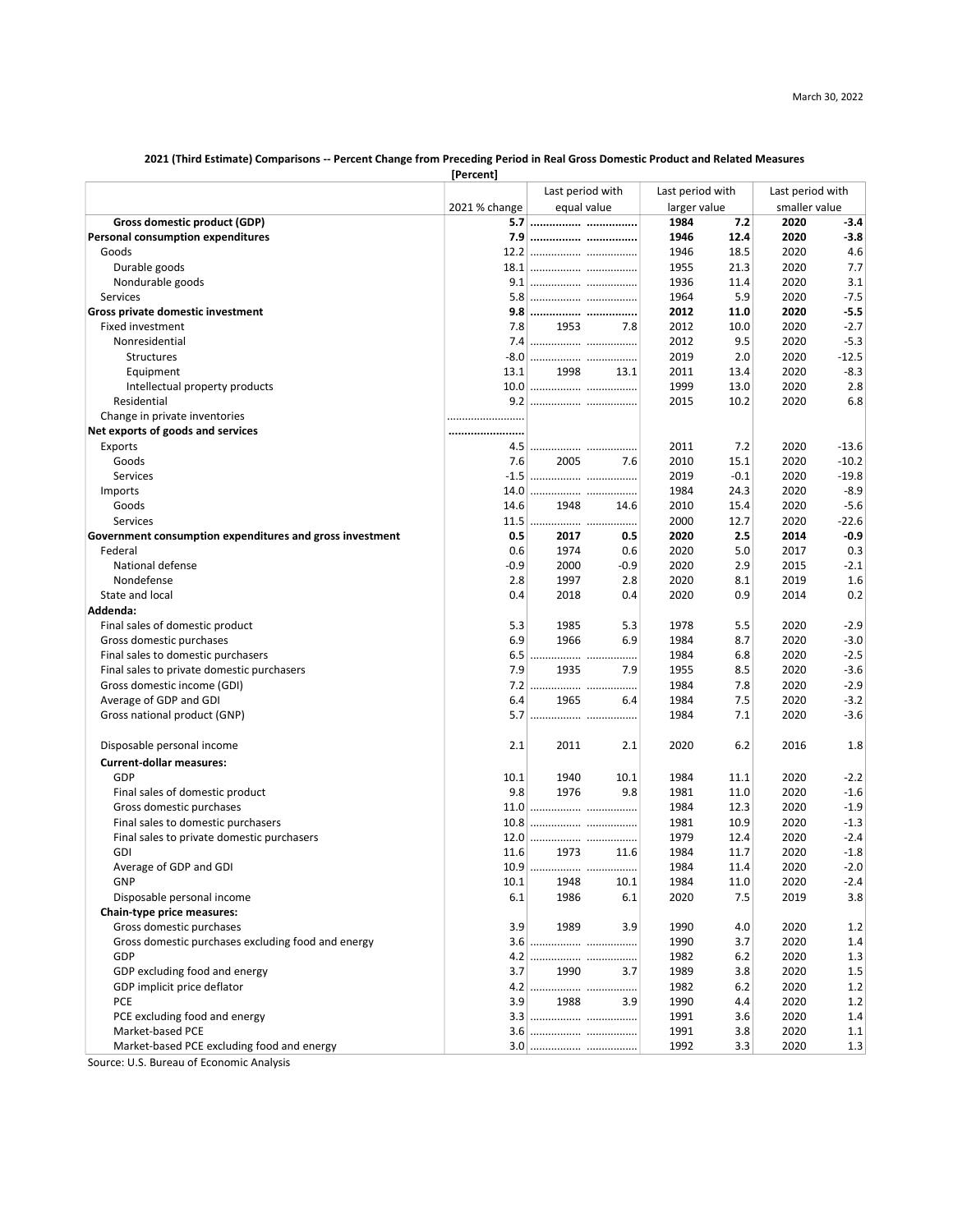# 2021 (Third Estimate) Comparisons -- Contributions to Percent Change in Real Gross Domestic Product

|                                                          | 2021         | Last period with | Last period with<br>larger value |         | Last period with |         |  |
|----------------------------------------------------------|--------------|------------------|----------------------------------|---------|------------------|---------|--|
|                                                          | contribution | equal value      |                                  |         | smaller value    |         |  |
| Percent change at annual rate:                           |              |                  |                                  |         |                  |         |  |
| <b>Gross domestic product</b>                            | 5.7          |                  | 1984                             | 7.2     | 2020             | $-3.4$  |  |
| Percentage points at annual rates:                       |              |                  |                                  |         |                  |         |  |
| Personal consumption expenditures                        | 5.27         |                  | 1946                             | 6.25    | 2020             | $-2.55$ |  |
| Goods                                                    | 2.69         |                  | 1955                             | 3.17    | 2020             | 0.96    |  |
| Durable goods                                            |              |                  | 1955                             | 1.83    | 2020             | 0.54    |  |
| Nondurable goods                                         |              |                  | 1955                             | 1.34    | 2020             | 0.42    |  |
| Services                                                 |              |                  |                                  |         | 2020             | $-3.52$ |  |
| Gross private domestic investment                        | 1.72         |                  | 2010                             | 1.85    | 2020             | $-0.99$ |  |
| <b>Fixed investment</b>                                  | 1.37         |                  | 2012                             | 1.47    | 2020             | $-0.47$ |  |
| Nonresidential                                           | 0.97         | 1972<br>0.97     | 2012                             | 1.16    | 2020             | $-0.73$ |  |
| Structures                                               |              |                  | 2019                             | 0.06    | 2020             | $-0.39$ |  |
| Equipment                                                | 0.69         | 2011<br>0.69     | 2010                             | 0.91    | 2020             | $-0.48$ |  |
| Intellectual property products                           |              |                  | .                                |         | 2020             | 0.14    |  |
| Residential                                              |              |                  | 2005                             | 0.41    | 2020             | 0.26    |  |
| Change in private inventories                            |              |                  | 2010                             | 1.42    | 2020             | $-0.52$ |  |
| Net exports of goods and services                        |              |                  | 2020                             | $-0.29$ | 1984             | $-1.54$ |  |
| Exports                                                  | 0.47         |                  | 2017                             | 0.49    | 2020             | $-1.57$ |  |
| Goods                                                    | 0.52         | 2005<br>0.52     | 2011                             | 0.65    | 2020             | $-0.76$ |  |
| Services                                                 | $-0.05$      | 1953<br>$-0.05$  | 2019                             | 0.00    | 2020             | $-0.81$ |  |
| Imports                                                  |              |                  | 2020                             | 1.28    | 1984             | $-2.16$ |  |
| Goods                                                    | $-1.61$      |                  | 2020                             | 0.65    | 2010             | $-1.73$ |  |
| Services                                                 | $-0.26$      | 2000<br>$-0.26$  | 2020                             | 0.63    | 1984             | $-0.38$ |  |
| Government consumption expenditures and gross investment | 0.09         | 2017<br>0.09     | 2020                             | 0.43    | 2014             | $-0.17$ |  |
| Federal                                                  | 0.04         |                  | 2020                             | 0.33    | 2017             | 0.02    |  |
| National defense                                         | $-0.04$      | 2000<br>$-0.04$  | 2020                             | 0.11    | 2015             | $-0.09$ |  |
| Nondefense                                               | 0.08         |                  | 2020                             | 0.21    | 2019             | 0.04    |  |
| State and local                                          | 0.04         | 2018<br>0.04     | 2020                             | 0.10    | 2014             | 0.02    |  |